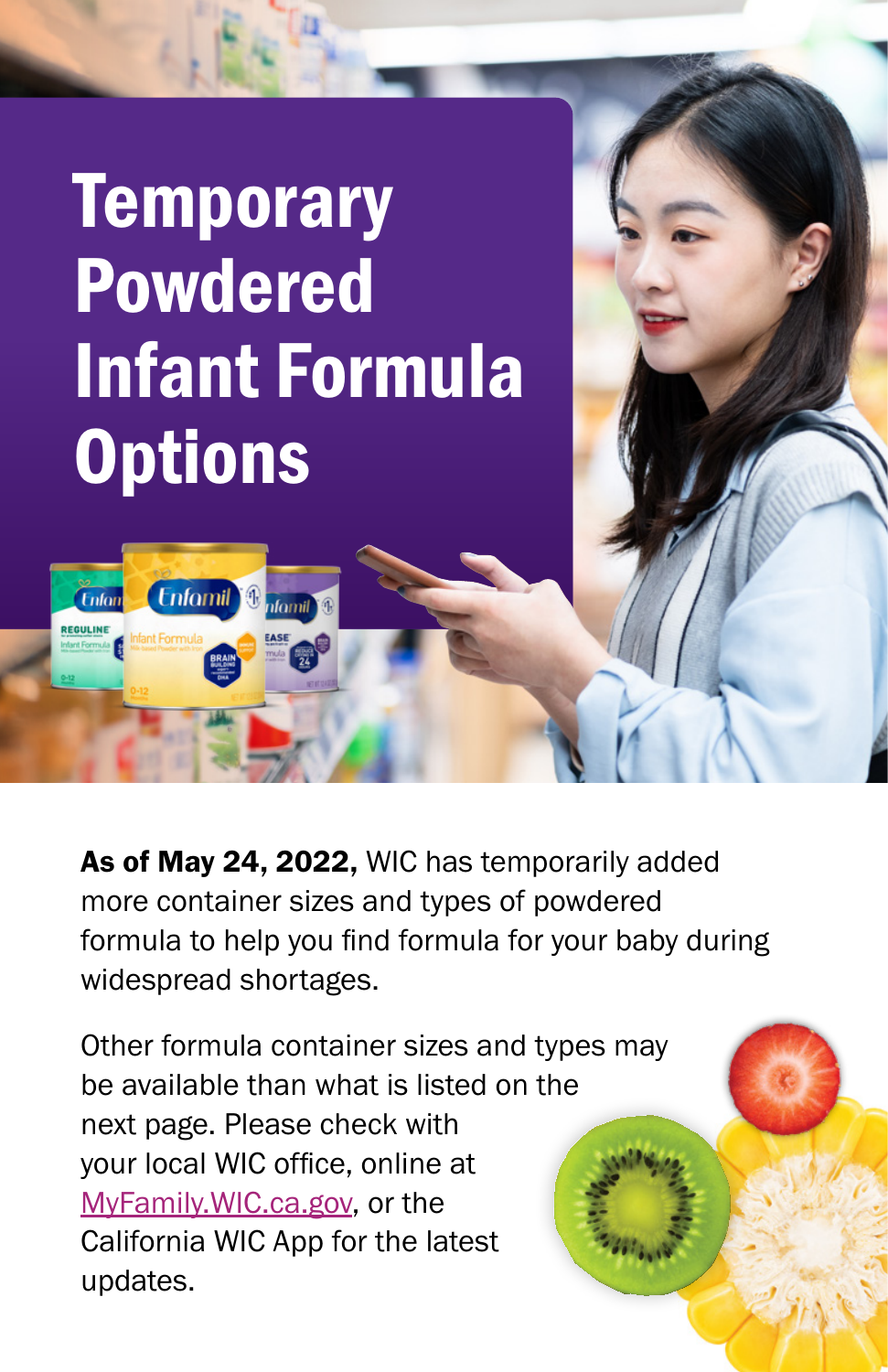| <b>Powdered Formula Types</b><br>& Sizes             | <b>Number of Cans Used in</b><br><b>Benefit Balance</b> |
|------------------------------------------------------|---------------------------------------------------------|
| Enfamil Infant Powder 12.5 oz                        | 1 can worth of benefits                                 |
| <b>Enfamil Infant Powder 29.4 oz</b>                 | 2 cans worth of benefits                                |
| <b>Enfamil NeuroPro Infant</b><br>Powder 28.3 oz     | 2 cans worth of benefits                                |
| <b>Enfamil NeuroPro Infant</b><br>Powder 31.4 oz     | 2 cans worth of benefits, comes<br>in a box             |
| <b>Enfamil Gentlease Powder</b><br>12.4 oz           | 1 can worth of benefits                                 |
| <b>Enfamil Gentlease Powder</b><br>27.7 oz           | 2 cans worth of benefits                                |
| <b>Enfamil NeuroPro Gentlease</b><br>Powder 27.4 oz  | 2 cans worth of benefits                                |
| <b>Enfamil NeuroPro Gentlease</b><br>Powder 30.4 oz  | 2 cans worth of benefits, comes<br>in a box             |
| <b>Enfamil Reguline Powder</b><br>12.4 <sub>07</sub> | 1 can worth of benefits                                 |

2

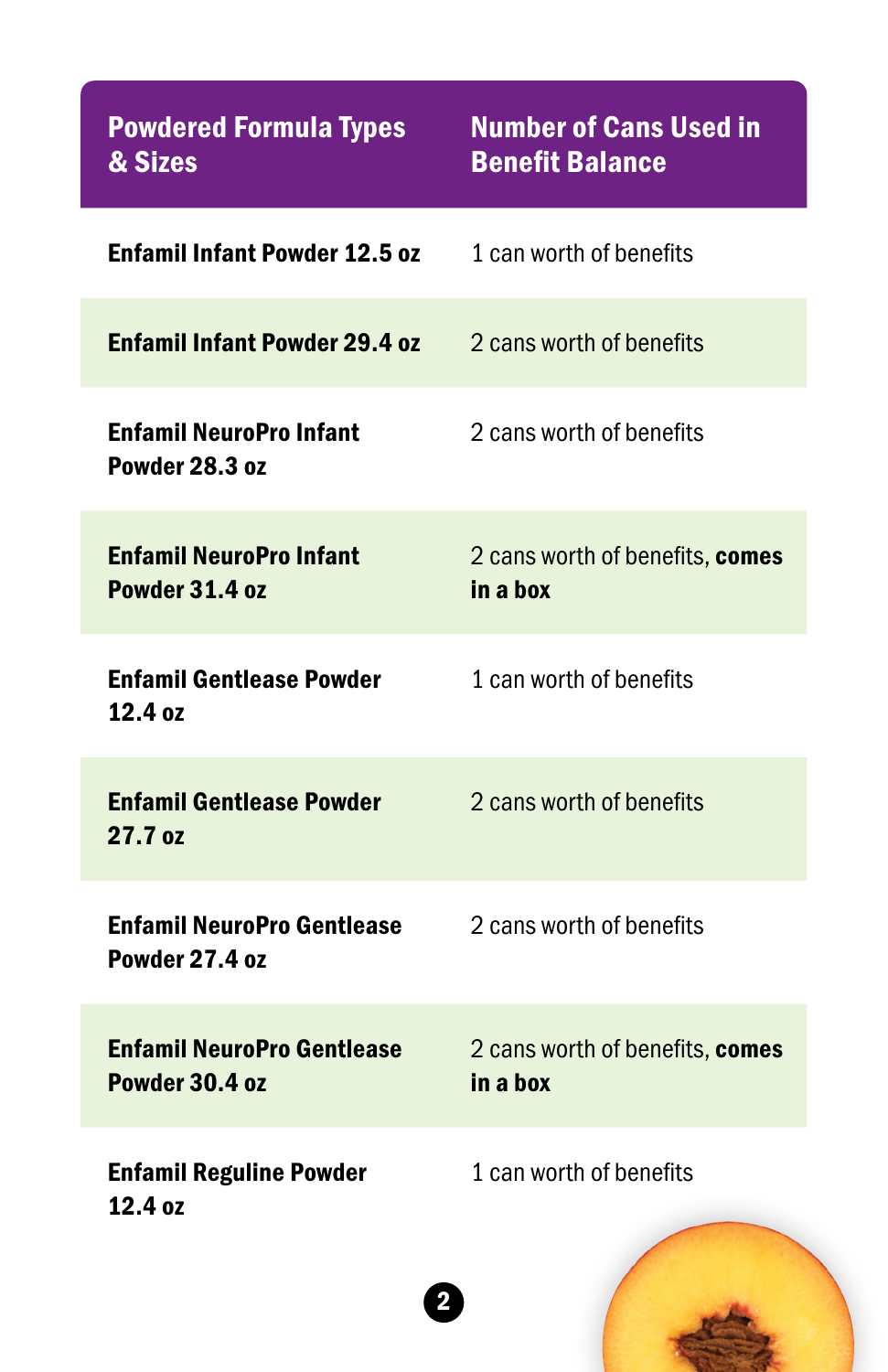WIC families can temporarily mix and match any of the above formulas up to their full benefit. You can buy more than one kind of formula if it is listed on the previous page. These new choices are larger containers than you normally get. Larger containers will use more of your benefits because they make more formula.

## Tips Before You Shop:

- Ask your WIC office how these options work for you.
- Scan the product with your California WIC App to confirm it is the correct item before checking out at the register.
- Shop at WIC approved grocery stores. If you have a problem at the register with the new WIC formula options, talk to a manager before paying.
- WIC is not able to repay you for formula you choose to buy with another payment.

If your family was prescribed Enfamil A.R. or Enfamil ProSobee, the following formulas are available: